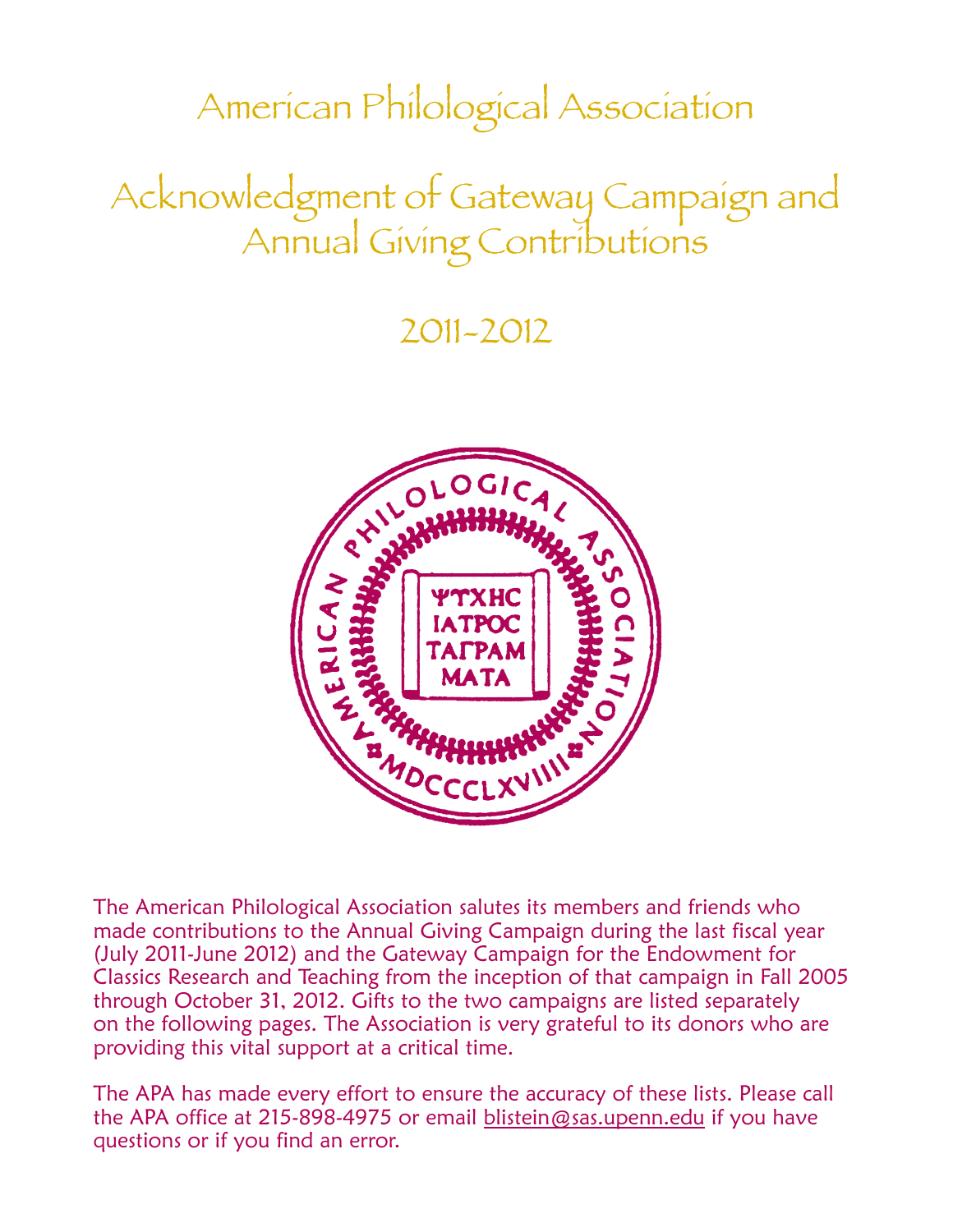## 2011-2012 Annual Giving Report

APA members responded with generosity to the Association's annual giving appeals during the fiscal year that just ended. Two hundred sixty-nine (269) donors, representing 9% of all individual members, contributed just under \$35,000. We are very grateful to these donors who were willing to support annual giving at a time when our fund-raising efforts were focused on completing matching requirements for the NEH Challenge Grant to our current Gateway to Gatekeeper capital campaign to raise an Endowment for Classics Research and Teaching. (Gateway gifts are not included in this Annual Giving Report. See the following acknowledgments of pledges and gifts to the Endowment.)

Contributions to the Annual Giving Campaign are critical to the yearly operations of the American Philological Association. The donations cover costs which can not be met by membership fees alone and are applied to the annual meeting and placement service, and, when designated by donors, programs such as the American Office of L'Année philologique and the TLL Fellowship. The Board of Directors thanks the members who understand that the Association continues to rely on the income generated by annual giving for ongoing expenses as it conducts the capital campaign. It is not easy to provide simultaneously for the present and the future, but the members cited on the following pages have done just that for the Association during the last fiscal year. We urge you to join them by returning your Fall 2012 annual giving appeal response card or by making a contribution through our secure web site: http://apaclassics.org/index.php/support\_the\_APA/

The members listed below made contributions to the Association in one or more of the following ways: (1) in response to the Fall 2011 annual giving appeal, (2) along with payment of dues for 2012, (3) along with payment of registration fees for the 2012 annual meeting. The list also includes the names of new life members of the Association for 2012. Their names are followed by an asterisk (\*). The Fall annual giving appeal continued our recent practice of permitting members making donations at or above \$250 to use their gifts to honor a revered teacher. Please note that not all qualifying donors chose to make such a designation..

Anonymous (12) Anonymous in honor of Agnes K. L. Michels Michael Agnello Charles F. Ahern in honor of Gordon Williams Peter Aicher Michael C. Alexander Z. Philip Ambrose Ronnie Ancona Diane C. Warne Anderson Nathanael Andrade Elizabeth Asmis Paolo Asso John Norman Austin JoAnn and Harry Avery

Robert G. Bagnall Roger S. Bagnall Emily Baragwanath Michael Barich Edgar F. Beall Mark Beck Herbert W. and Janice M. Benario Rebecca Benefiel Joan Bigwood Peter Bing Dan Blickman Larry Bliquez Adam D. Blistein

John P. Bodel Eugene Borza Robert F. Boughner Christopher M. Brunelle Nancy Lynn Burgeson Peter Hart Burian

Leslie Cahoon William M. Calder III in honor of Sterling Dow Edwin Carawan Samuel B. Carleton Christopher Louis Caterine Robert Chenault Charles C. Chiasson Peder Christiansen Jennifer Clarke-Kosak Barbara L. Clayton David D. Coffin Peter Cohee Ellen Cole Kathleen M. Coleman in honor of James W. Halporn W. Robert Connor Guy L. Cooper Christopher Craig Owen C. Cramer Jane Crawford Deborah Cromley

The 2011-2012 Annual Giving Donor Report includes those donors who made gifts during the 2012 fiscal year (July 1, 2011 - June 30, 2012)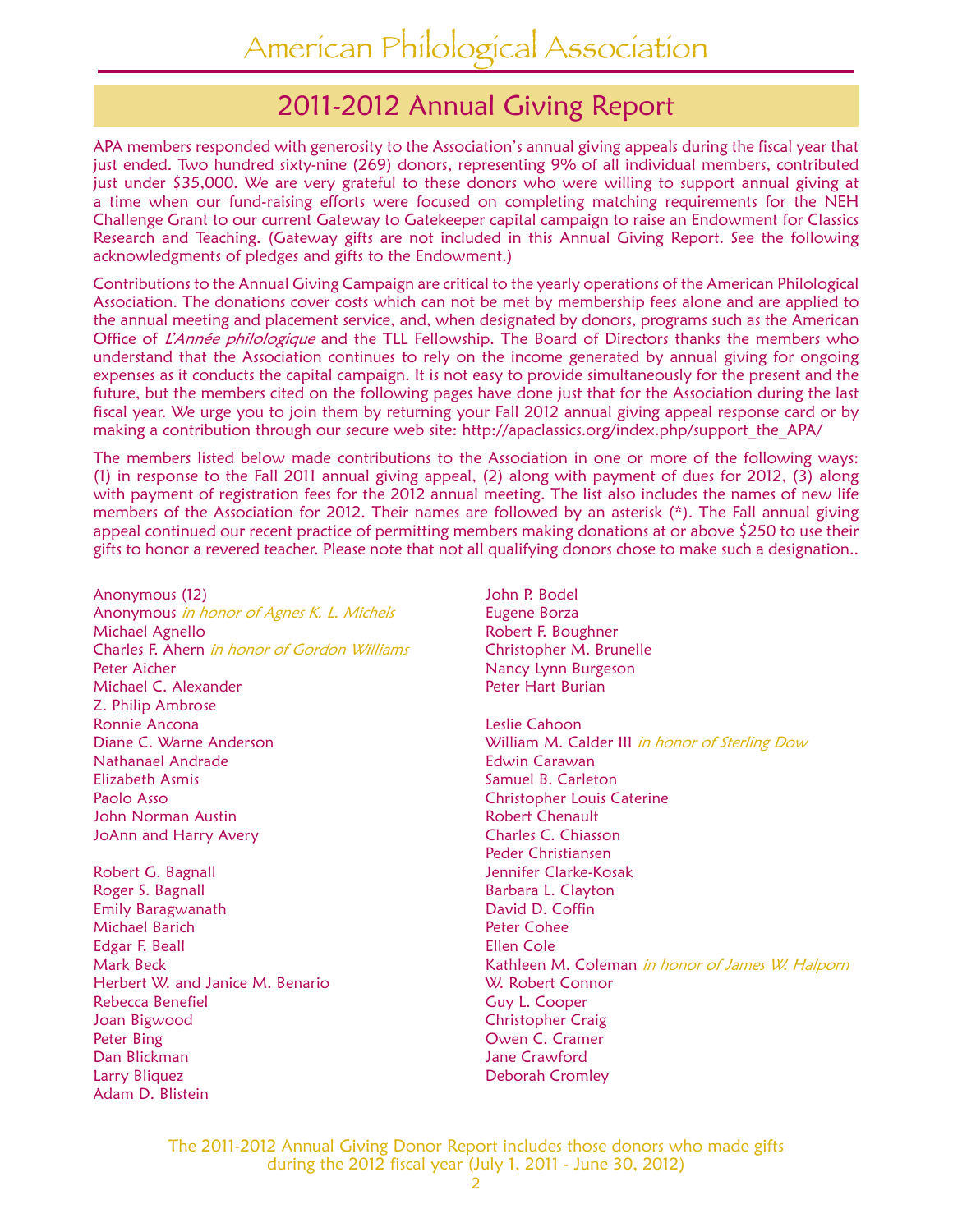Stephen G. Daitz Kirsten Day\* Lesley Dean-Jones James H. Dee Denise Demetriou John B. Dillon John Myles Dillon T. Keith Dix and Naomi J. Norman Lillian Doherty Brian P. Donaher Melissa Barden Dowling Minna Canton Duchovnay William Duffy

John R. Eastman Anthony Edwards Walter Englert Stephen Esposito Harry B. Evans

Suzanne Faris George L. Farmakis Helene P. Foley Michael Fontaine\* Benjamin Fortson Maria Stadter Fox Bruce W. Frier Alison Futrell

Mario Geymonat Sander M. Goldberg Leon Golden Carin M. Green in honor of Douglass Parker Peter Green Crawford H. Greenewalt, Jr. Mark Griffith Nicolas P. Gross

David Hahm James W. Halporn Rebecca Harrison Dirk Held Charles Henderson, Jr. John Henkel Kevin Herbert Erik Hermans Stephen Hinds Patrick P. Hogan Kristin Holland Mark D. Hopke Marianne Hopman Liane Houghtalin Joseph Samuel Houser Rolf O. Hubbe Donna W. Hurley Samuel J. Huskey

#### Stanley A. Iverson

Howard Jacobson Richard C. M. Janko in honor of Ludwig Koenen Alexa Jervis Arthur Jones

Stacie Kadleck Christine Kalke Craig Kallendorf Robert Kane Elias Kapetanopoulos Peter Karavites Rebecca Kennedy James Ker Robert Cary Ketterer John J. Klopacz in honor of Bruce E. Donovan Carolyn Grace Koehler E. Christian Kopff P. David Kovacs Matthew Aaron Kraus

Eleanor Winsor Leach Douglas Leedy Valdis Leinieks John Lenaghan John R. Lenz Scott Lepisto Alexander Lessie Olga Levaniouk Daniel B. Levine Jacqueline Lewandowski Brigitte Libby Joel B. Lidov Robert Lloyd Trevor Luke

Michael Maas Georgia Ann Machemer Ilaria Marchesi Chris C. Marchetti John Marincola Hubert Martin Janet Martin in honor of Gerald F. Else Donald J. Mastronarde James M. May William E. McCulloh Thomas A. J. McGinn Matthew M. McGowan Elizabeth McLeod Aislinn Melchior Ronald Mellor Fred Mench Jon D. Mikalson Andrew Miller Paul Allen Miller

The 2011-2012 Annual Giving Donor Report includes those donors who made gifts during the 2012 fiscal year (July 1, 2011 - June 30, 2012)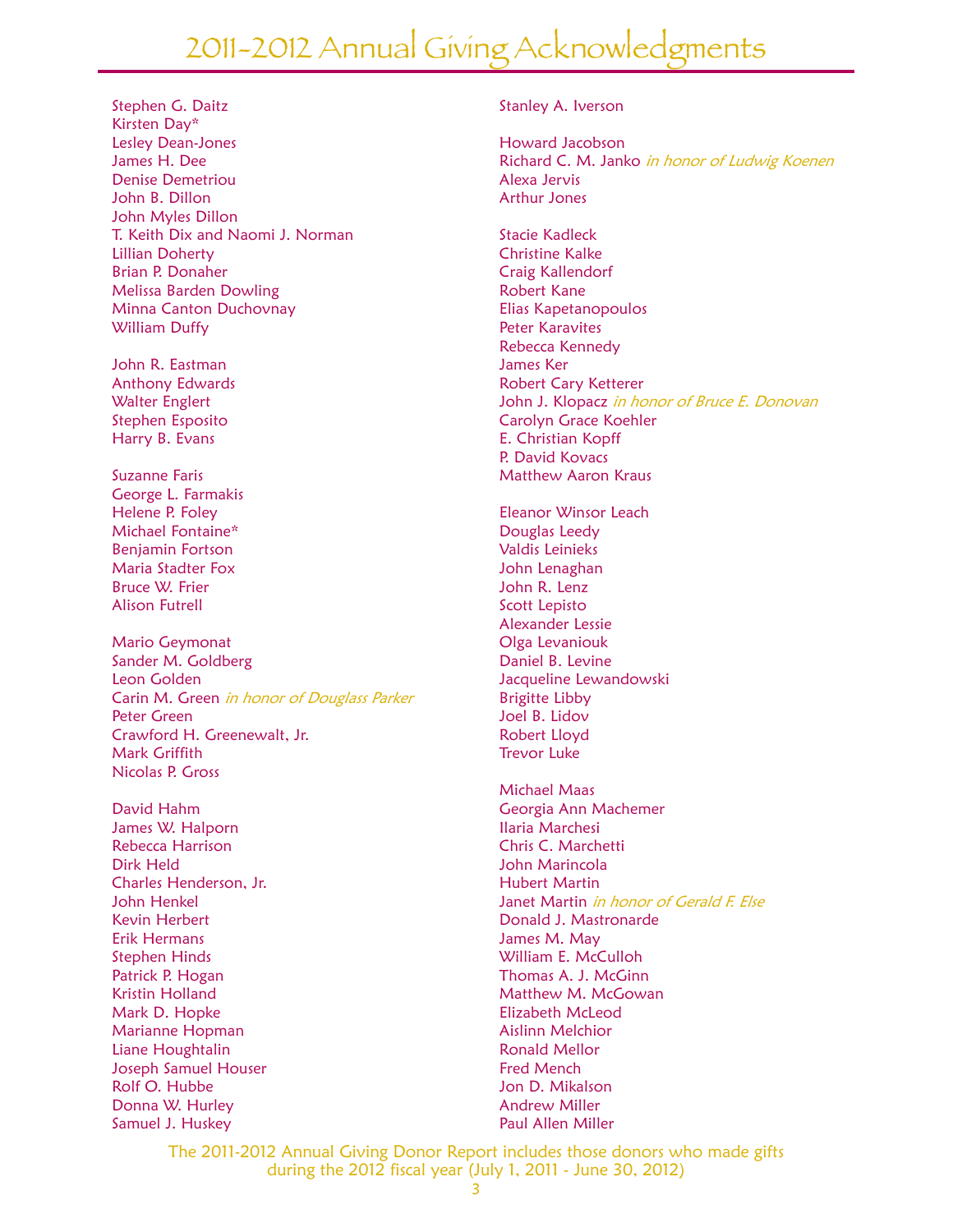Kathryn Milne Andrew Monson\* Mark Morford Kathryn Morgan\* Helen E. Moritz Hans-Friedrich Mueller in honor of Robert C. Ross Louise Mundstock Rosaria Vignolo Munson David J. Murphy Irene Murphy Jackie Murray Patrick Myers

Betty Rose Nagle Debra Nails Carole Newlands Charles Nixon Charles E. V. Nixon Daniel J. Nodes S. Georgia Nugent Jacob E. Nyenhuis

S. Douglas Olson Eric Orlin Robin Orttung

Victoria Pagán\* Martha Payne Charles Pazdernik Lee T. Pearcy Joyce K. Penniston John F. Petruccione Jane E. Phillips Julian G. Plante Emil J. Polak Wolfgang Polleichtner David H. Porter Alex Purves Michael C. J. Putnam in honor of Robert A. Brooks

Deborah Boedeker and Kurt A. Raaflaub Teresa Ramsby Claudia Rapp Kenneth J. Reckford Joy E. Reeber Jeremiah Reedy Robert Renehan Karl Ritval Deborah H. Roberts Matthew Benedict Roller Ralph M. Rosen\* in honor of Martha Nussbaum Nathan Rosenstein

C. Michael Sampson Lionel J. Sanders

Matthew S. Santirocco in honor of Martin Ostwald Alex Kimber Schiller Ruth Scodel J. H. David Scourfield Susan Setnik Barbara Shailor in honor of Cora E. Lutz Julia Shapiro Deborah Shaw T. Leslie Shear, Jr. Julia Shear Krista Sheerin David Sider in honor of Daniel Gershenson Thomas J. Sienkewicz Robert Holschuh Simmons Bennett Simon Christopher M. Simon Marilyn B. Skinner Niall W. Slater Cynthia L. Smith Steven Smith Cristiana Sogno Philip A. Stadter Bernd Steinbock Olin Storvick Thomas Strunk Robert F. Sutton Antonia Syson Andrew Szegedy-Maszak

Theodore A. Tarkow The Teagle Foundation Richard Thomas Frances Bonner Titchener

Justin Villet Heather Vincent Thomas Virginia Katharina Volk

Cheryl L. Walker Barbara P. Wallach Allen M. Ward John Warman in honor of Edward W. Bodnar, S.J. Edward Watts\* Gavin Weaire Naomi Weiss Emily Blanchard West Peter White Stephen White in honor of Martin Ostwald Michael Wigodsky in honor of Phillip H. DeLacy Maura K. Williams Eliot Wirshbo Andrew Wolpert\* A. J. Woodman Allan Wooley

The 2011-2012 Annual Giving Donor Report includes those donors who made gifts during the 2012 fiscal year (July 1, 2011 - June 30, 2012)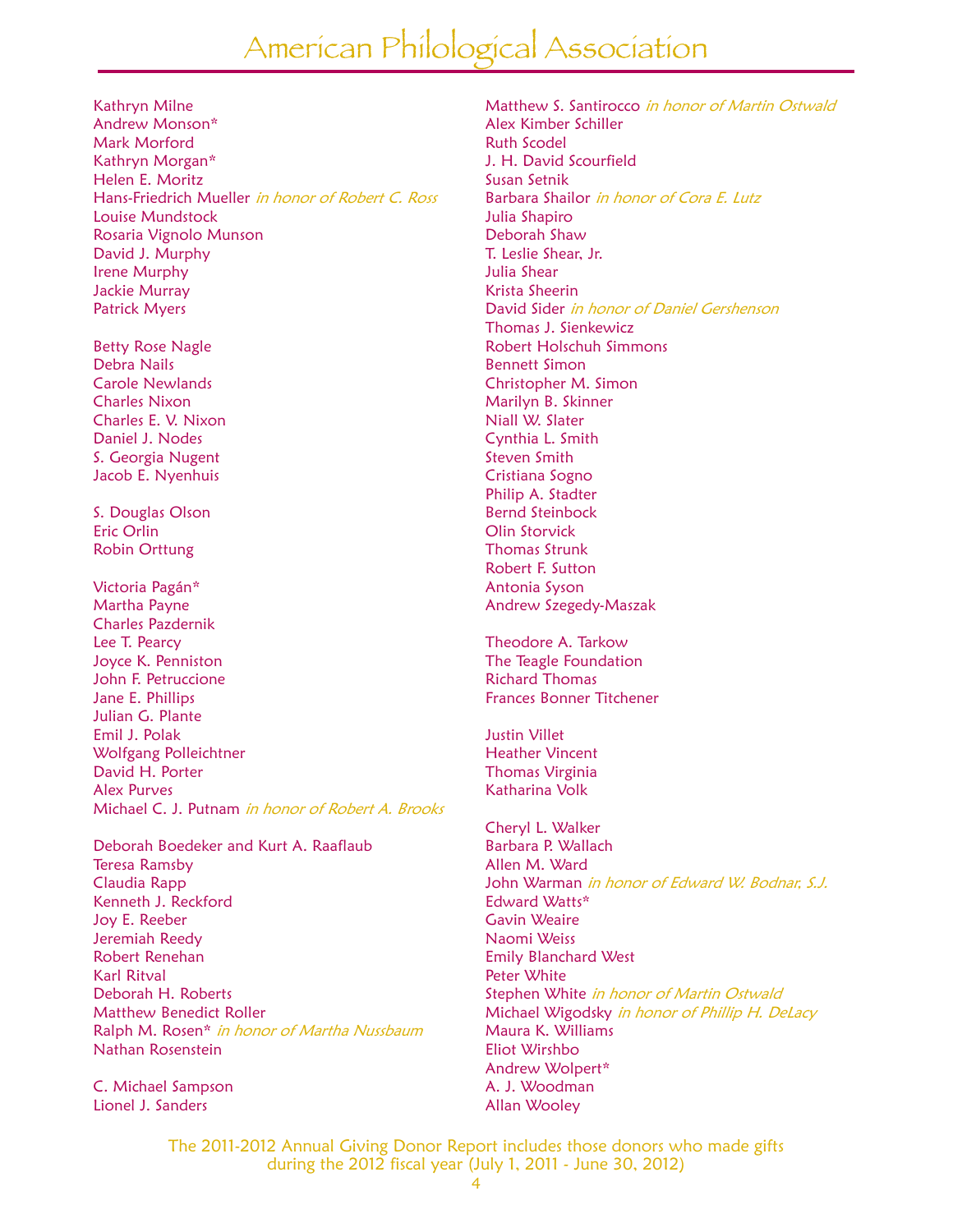

The Campaign for Classics in the 21st Century

## Capital Campaign Report

### The APA Has Met All Requirements of its NEH Challenge Grant

The American Philological Association deeply appreciates the following donors who have made contributions to *Gatekeeper to Gateway: The Campaign for Classics in the 21st Century*. As a result of their generous support, the Association

- **If** raised over \$2.6 million and thereby met all requirements of its challenge grant of \$650,000 from the National Endowment for the Humanities.
- **I** is already using income from the Campaign endowment to operate the American Office of *L'Année philologique*, give an additional minority scholarship, increase the level of teaching awards, and support the TLL Fellow in Munich.
- will soon use income from the Campaign endowment to support the training of classics teachers at all levels and exploit new technologies to bring knowledge and enjoyment of classical antiquity beyond the academy.

Integral to the Campaign's success were over \$300,000 in gifts made in honor of revered teachers. You will therefore find in the list of acknowledgments several references to "Friends" groups that have raised these gifts. These appeals honor

> George Goold Erich Gruen George Kennedy Bernard M. W. Knox Ludwig Koenen Mary Lefkowitz Helen North Michael C. J. Putnam Zeph Stewart

The organizers of these groups felt that soliciting gifts to the Campaign for our future was an appropriate way to honor these distinguished Classicists who helped the APA to flourish in the past and whose contributions to the field live on today. It is still possible to make such donations in any amount. They are ascribed both to the individual donor and to the appropriate Friends group. In addition, as is our custom, a donor of \$250 or more may choose to add this tribute to the listing of his or her individual gift. (Please note that not all qualifying donors chose to make such a designation.) Lists of donors to each Friends group can be found on the APA web site. We encourage members to start new Friends groups, and ask only that they notify the Executive Director before beginning solicitations.

The contributions listed below represent pledges and gifts made through October 31, 2012. Of that amount all but \$10,000 has been received and invested. These funds are the foundation from which we will provide essential resources for Classics scholars and students for decades to come, and we are happy to recognize the donors who have made this possible.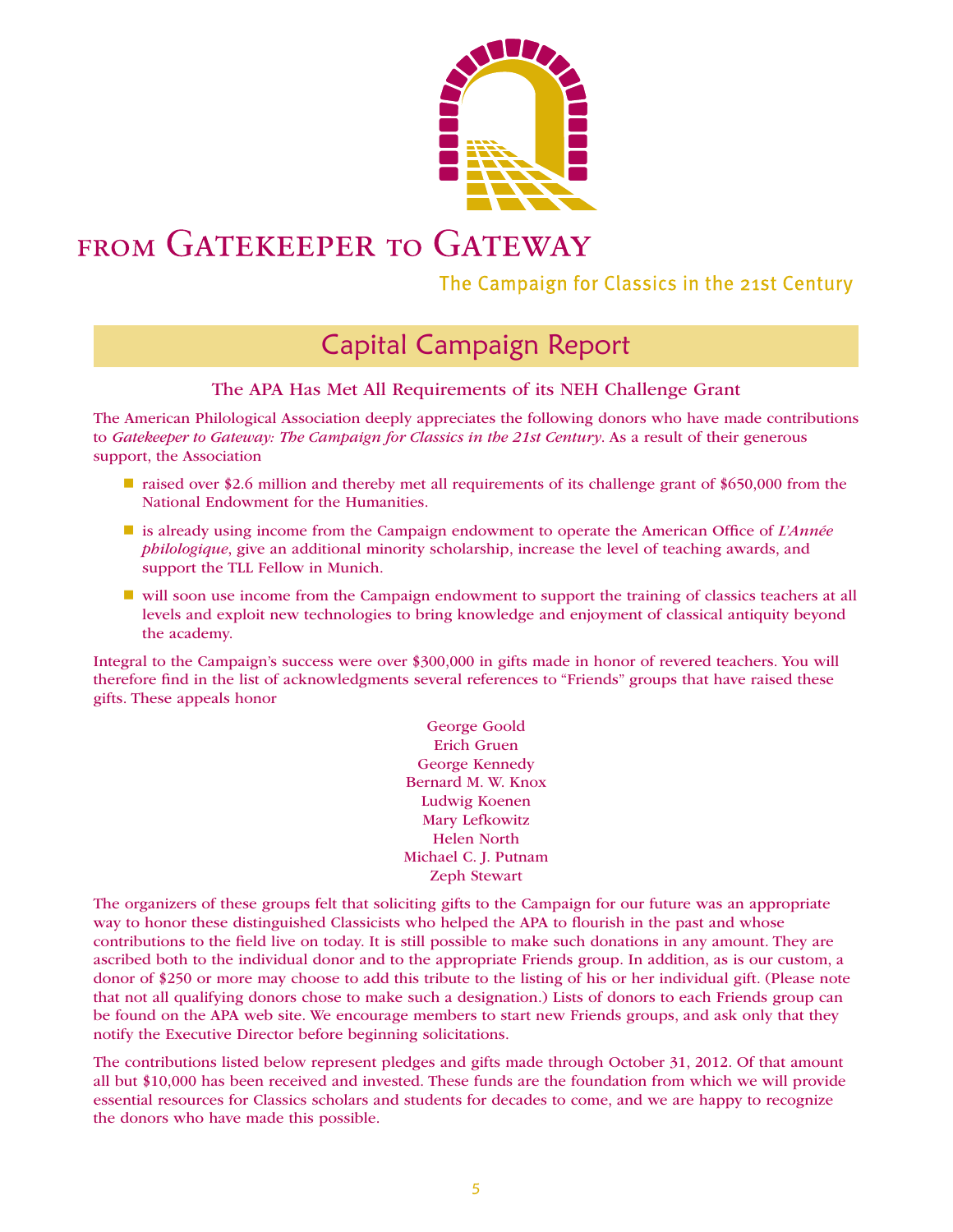

### The Campaign for Classics in the 21st Century

National Endowment for the Humanities **\$250,000 – \$499,999**  The Classical Association **\$100,000 – \$249,999**  Arete Foundation Peter G. Fitzgerald Roberto Mignone **\$50,000 – \$99,999**  Anonymous The Horace W. Goldsmith Foundation Friends of George Goold Michael C. J. Putnam *in honor of George Goold, Bernard Knox, Mary R. Lefkowitz, Helen North, and Zeph Stewart* Friends of Michael C. J. Putnam Joanna and Daniel Rose T. Leslie Shear, Jr. Friends of Zeph Stewart **\$25,000 – \$49,999**  Anonymous Anonymous *in honor of Mary R. Lefkowitz* Adam and Maralin Blistein Raffaella Cribiore *in honor of Orsolina Montevechhi* The Gladys Krieble Delmas Foundation Friends of Mary Lefkowitz Charles K. Williams II **\$10,000 – \$24,999**  Anonymous Anonymous (2) *in honor of Zeph Stewart* Roger and Whitney Bagnall *in honor of Helen North*

The Andrew W. Mellon Foundation

**\$500,000 +** 

Helen Reinhold Barrett *in honor of Meyer Reinhold* Luther Black & Christina Wright *in honor of Michael C. J. Putnam* Vincent J. Buonanno Classical Association of the Atlantic States Kathleen M. Coleman *in honor of George Goold, Erich Gruen, Ludwig Koenen, Mary R. Lefkowitz, Helen North, Michael C. J. Putnam,* 

*and Zeph Stewart* W. Robert Connor *in honor of Bernard Knox and Herbert S. Long*

Bruce W. Frier *in honor of John D'Arms and Ludwig Koenen* Philippa Goold *in honor of George Goold, Michael C. J. Putnam, and Zeph Stewart* Friends of Erich Gruen Judith P. Hallett *in honor of Helen Bacon, Ernst Badian, Priscilla Durkin, Valerie French, George Goold, Erich Gruen, Dirk Held, Bernard Knox, Mary R. Lefkowitz, Sally MacEwen, Helen North, Michael C. J. Putnam, and Zeph Stewart* Friends of Bernard M. W. Knox Friends of Ludwig Koenen Helen Sperry Lea Foundation Jeffrey Henderson *in honor of George Goold, Mary R. Lefkowitz, Michael C. J. Putnam, and Zeph Stewart* Loeb Classical Library Foundation *in honor of George Goold and Zeph Stewart* Donald J. Mastronarde *in honor of Erich Gruen* Friends of Helen North William L. Putnam *in honor of Michael C. J. Putnam* Deborah Boedeker and Kurt A. Raaflaub *in honor of Bernard Knox. Mary Lefkowitz, and Michael C. J. Putnam* Ruth Scodel *in honor of Ludwig Koenen, Michael C. J. Putnam, and Zeph Stewart* The Shoreland Foundation *in honor of Judy Hallett, Mary Lefkowitz, and Jane Whitehead* Zeph and Diana Stewart The Sulzberger Foundation, Inc. Richard J. Tarrant *in honor of George Goold, Michael C. J. Putnam, and Zeph Stewart* The Teagle Foundation *in honor of W. Robert Conno*r **\$5,000 – \$9,999**  The Barbara Goldsmith Foundation John H. and Penelope P. Biggs Peter Bing *in honor of Ludwig Koenen* Mary P. Chatfield *in honor of Michael C. J. Putnam*

Jenny Strauss Clay *in honor of L.T. Brown and Michael C. J. Putnam* Dee L. Clayman *in honor of Ludwig Koenen, Mary R. Lefkowitz, and Michael C. J. Putnam* R. Elaine Fantham *in honor of George Goold, Erich Gruen, Helen North, and Martin Ostwald* Helene P. Foley Michael Gagarin *in honor of Bernard Knox and Zeph Stewart* Mary-Kay Gamel *in honor of Michael C. J. Putnam* Jonathan Grant The James P. Devere Foundation *in honor of Loyola Marymount University Classics Department* William A. Johnson and Shirley Werner *in honor of George Goold* Robert A. Kaster *in honor of W. R. Connor, Mary Lefkowitz, Jerzy Linderski, Michael C. J. Putnam, William C. Scott, and Zeph Stewart* G. Ronald Kastner Elizabeth E. Keitel *in honor of George A. Kennedy* Friends of George Kennedy Gilbert W. Lawall Eleanor Winsor Leach *in honor of Helen North and the Bryn Mawr College 1959 Department of Latin* Mary R. Lefkowitz *in honor of Michael C. J. Putnam and Zeph Stewart* The Malcolm Hewitt Wiener Foundation *in honor of Mary R. Lefkowitz* Barbara F. McManus *in honor of Judith P. Hallett* S. Georgia Nugent Josiah Ober and Adrienne Mayor *in honor of Zeph Stewart* Judith B. Perkins *in honor of Betty Wye Quinn* Maurice Pope *in honor of George Goold* David H. Porter *in honor of Mary R. Lefkowitz, Helen North, and Michael C. J. Putnam* The Samuel H. Kress Foundation Matthew S. Santirocco *in honor of Michael C. J. Putnam and L.P. Wilkinson*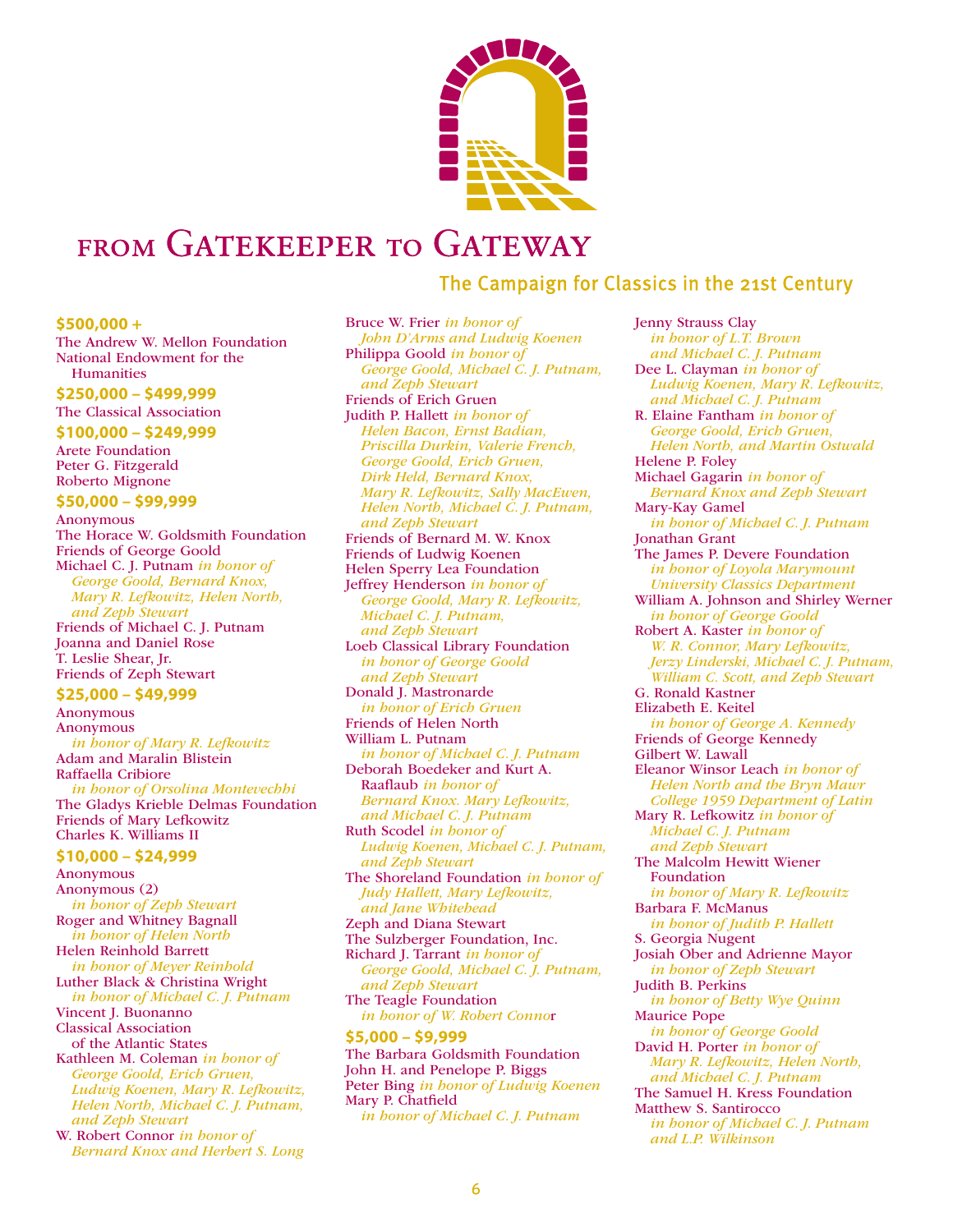

#### Paul and Christine Sarbanes Barbara Shailor and Harry Blair *in honor of George Goold* Marilyn B. Skinner *in honor of Mark W. Edwards, Lionel Pearson, and Michael C. J. Putnam* James Tatum *in honor of Bernard Knox and Michael C. J. Putnam* Allen M. Ward *in honor of Alston H. Chase and John Rowe Workman* Jeffrey E. Wills *in honor of George Goold* **\$2,500 – \$4,999**  Ronald D. Abramson Z. Philip Ambrose Robert F. Boughner Ward W. Briggs *in honor of George A. Kennedy* Cambridge University, Faculty of **Classics** Ronald G. Cluett *in honor of Erich Gruen* Susan Guettel Cole *in honor of Bernard Knox and Martin Ostwald* Cynthia Damon *in honor of George Goold* Lillian Doherty *in honor of A.W.H. Adkins*

Valerie French Brent M. Froberg *in honor of Aubrey Diller, James W. Halporn, and Verne B. Schuman* Julia Haig Gaisser *in honor of George Goold, Helen North, and Michael C. J. Putnam* Barbara K. Gold *in honor of George A. Kennedy* John Richard Goold *in honor of George Goold* Anne H. Groton *in honor of Katherine Geffcken, Mary R. Lefkowitz, and Zeph Stewart* Hatsopoulos Fund George and Daphne Hatsopoulos Charles Henderson, Jr. Ben Hennelly Joukowsky Family Foundation Martha and Artemis Joukowsky *in honor of Michael C. J. Putnam*

### The Campaign for Classics in the 21st Century

Kenneth and Theresa Kitchell *in honor of Michael C. J. Putnam* David Konstan and Pura Nieto Christina Shuttleworth Kraus *in honor of George Goold* The W. Duncan and Nivin MacMillan Foundation John Marincola James M. May *in honor of Lloyd L. Gunderson and George A. Kennedy* Marianne McDonald James J. O'Donnell *in honor of James W. Halporn and Helen North* Eric Orlin *in honor of Erich Gruen* Packard Humanities Institute *in honor of George Goold* Christine Perkell *in honor of Mary R. Lefkowitz, Michael C. J. Putnam, and Zeph Stewart* Amy Richlin *in honor of Gordon Williams* Mary Ann S. Robbins *in honor of George Goold* Jeffrey Rusten Dr. and Mrs. Thomas P. Sculco *in honor of Michael C. J. Putnam* Julia Shear *in honor of Keith DeVries and Donald White* Diana C. Stewart *in honor of George Goold and Zeph Stewart* Mark Toher *in honor of Zeph Stewart* Daniel P. Tompkins *in honor of Helen North* Pamela L. Vaughn *in honor of Erich Gruen* **\$1,000 – \$2,499**  Anonymous Anonymous *in honor of Zeph Stewart* Virginia Simpson Aisner *in honor of Margaret Taylor* Antonios Augoustakis *in honor of Michael C. J. Putnam* The Australasian Society for Classical Studies

Helen H. Bacon The Barrington Foundation, Inc. Elizabeth Bartman *in honor of Michael C. J. Putnam* Anna S. Benjamin Victor Bers Sophia S. Blistein

Ruby Blondell *in honor of Zeph Stewart* John P. Bodel *in honor of Ludwig Koenen, Michael C. J. Putnam, and Zeph Stewart* Alan L. Boegehold *in honor of Jeffrey Henderson, Mary R. Lefkowitz, and Michael C. J. Putnam* Bolchazy-Carducci Publishers *in honor of Ladslaus J. Bolchazy, Ph.D* Suzanne Deal Booth and David G. Booth *in honor of Michael C. J. Putnam* John Brademas Keith Bradley Barbara Brody Christopher M. Brunelle *in honor of Sara Mack and John Herington* Peter Hart Burian *in honor of J. Arthur Hanson* Eric M. Calaluca William M. Calder III *in honor of Sterling Dow and Michael C. J. Putnam* H. D. Cameron *in honor of Frank O. Copley* James Cavanaugh William Schwartz and Lucy Chudson Classical Association of the Middle West and South James Joseph Clauss *in honor of Erich Gruen* Ann R. Raia Colaneri Joy Connolly *in honor of Michael C. J. Putnam* Anthony Corbeill *in honor of George Goold* Maria R. Cox Owen C. Cramer *in honor of Nathan A. Greenberg* Craven Fund Richard Davis Carolyn J. Dewald Dick and Barbara Davis Charitable Fund Mervin R. Dilts *in honor of George A. Kennedy* Jeffrey M. Duban *in honor of Michael C. J. Putnam* Patricia E. Easterling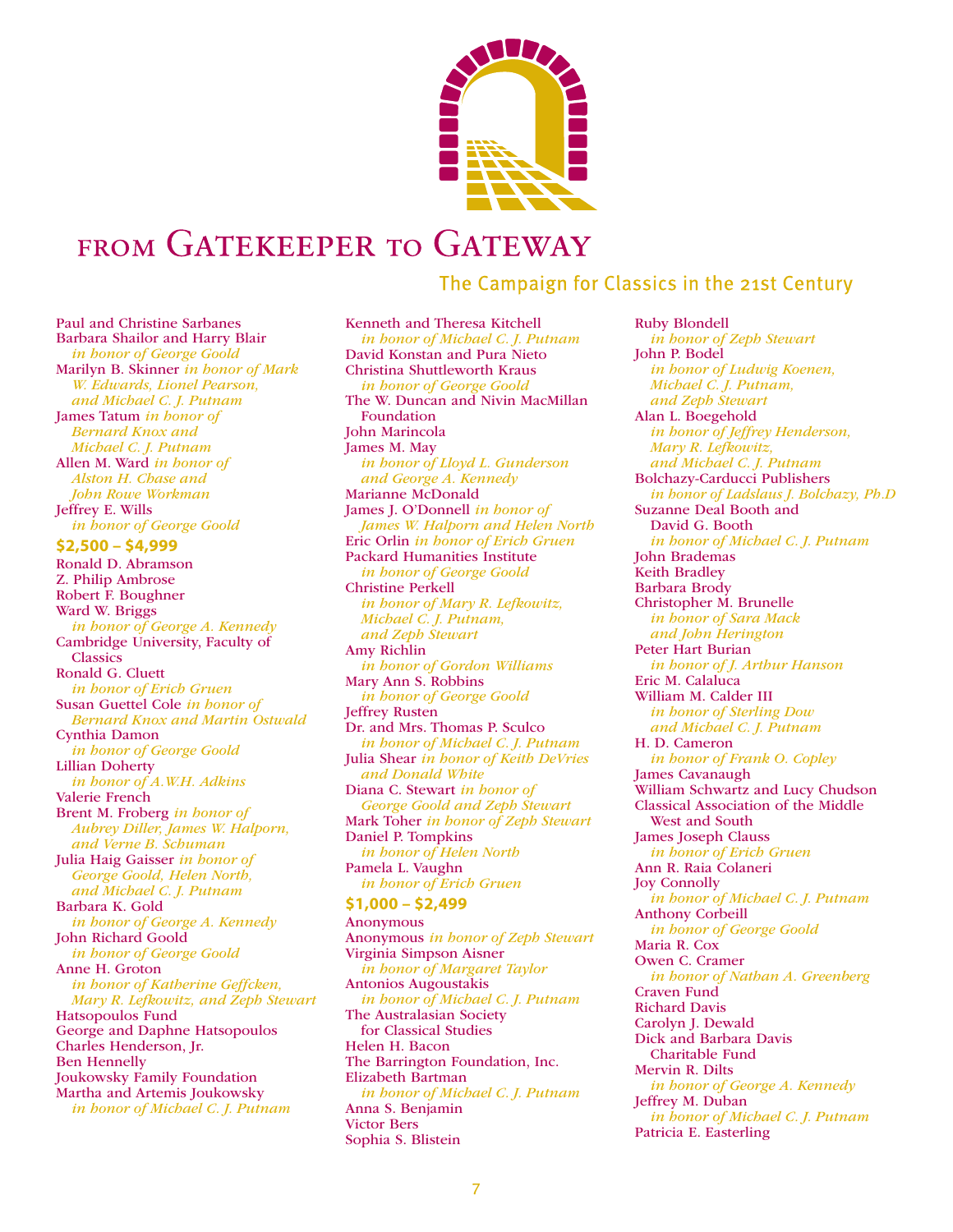

Hellenic Society Paideia

### The Campaign for Classics in the 21st Century

Lowell Edmunds *in honor of Zeph Stewart* Mark W. Edwards Christoph Eucken *in honor of Bernard Knox* Harry B. Evans *in honor of George A. Kennedy and Lawrence Richardson Jr.* Marilyn Fagles *in honor of Michael C. J. Putnam* Christopher Faraone Joseph Farrell *in honor of Agnes K. L. Michels and Michael C. J. Putnam* Denis C. Feeney Andrew Ford *in honor of Helen North, Pietro Pucci, and Michael C. J. Putnam* Charles and Mary Fuqua *in honor of Gordon M. Kirkwood, Helen North, and David Porter* Gail Furman Kenneth Gaulin *in honor of Michael C. J. Putnam* Katherine A. Geffcken *in honor of Helen North and Michael C. J. Putnam* Edes P. Gilbert Sander M. Goldberg Pearl-Ellen Gordon Carin M. Green Peter Green *in honor of G. T. Griffith and W. K. C. Guthrie* Justina Gregory Mark Griffith *in honor of Zeph Stewart* Richard Grubman Erich S. Gruen *in honor of Ernst Badian, Martin Ostwald, and Michael C. J. Putnam* Robert Alan Gurval *in honor of Michael C. J. Putnam and Kurt A. Raaflaub* Dieter and Ursula Hagedorn *in honor of Ludwig Koenen* Barbara Halporn *in honor of James W. Halporn* Richard Hamilton *in honor of Edith Foster and Cynthia King*

*in honor of Thomas A. Suits* Joseph Samuel Houser Heath Hutto *in honor of Steven Lowenstam* Patricia Johnson *in honor of Michael C. J. Putnam* James G. Keenan *in honor of Ludwig Koenen and John F. Oates* George A. Kennedy *in honor of Mervin Dilts* Ross Kilpatrick *in honor of Margaret Reesor* Susan Scheinberg Kristol *in honor of Ruth Scodel* Donald Lateiner *in honor of Phillip H. DeLacy, A. John Graham, and James Redfield* Caroline R. Lawrence Hugh M. Lee Rachel Lefkowitz and Jay Sherwin *in honor of Mary R. Lefkowitz* William Loomis *in honor of Mary R. Lefkowitz and Zeph Stewart* Eddie R. Lowry Janet Martin *in honor of Gerald F. Else* Rudolph Masciantonio Helena McBride Thomas A. J. McGinn *in honor of Ludwig Koenen and Michael C. J. Putnam* Nassos Michas *in honor of Mary R. Lefkowitz* Jon D. Mikalson *in honor of Zeph Stewart* John F. Miller *in honor of Michael C. J. Putnam* Phillip Mitsis *in honor of Pietro Pucci* Hans-Friedrich Mueller *in honor of C.J. Classen, George Goold, and George A. Kennedy* Sheila Murnaghan *in honor of Christine Sarbanes* Helen Nagy *in honor of Helen North* Christopher Nappa and Stephen C. Smith *in honor of Jenny Strauss Clay and John F. Miller* Susan and Peter Nitze Helen F. North *in honor of Russell Meiggs, Martin Ostwald, and Lucius R. Shero*

Nancy M. O'Boyle John O'Malley *in honor of Helen North* James H. Ottaway Jr. *in honor of Mary R. Lefkowitz* Participants in the 2011 CANE Summer Institute *in honor of Margaret Imber*  Lee T. Pearcy *in honor of Agnes K. L. Michels and Michael C. J. Putnam* PepsiCo Foundation John Peradotto *in honor of Bernard Knox* John F. Petruccione *in honor of Ludwig Koenen* Daniel Pilarczyk Robert S. Pirie Emil J. Polak *in honor of Moses Hadas and John F.C. Richards* James Powell *in honor of George Goold* Susan Hukill Prince Princeton University Department of Classics Eric Rebillard Kenneth J. Reckford *in honor of George A. Kennedy* Jennifer T. Roberts Robert H. Rodgers and Barbara Saylor Rodgers *in honor of George Goold, Michael C. J. Putnam, and Zeph Stewart* Marilyn A. Ross *in honor of Ursula Schoenheim* David Sansone Rudolph Joseph Schork Fred Schreiber *in honor of George Goold* Gail Smith Society for the Promotion of Roman Studies Joseph B. Solodow *in honor of George Goold and Michael C. J. Putnam* Philip A. Stadter *in honor of George A. Kennedy* Benjamin F. Stapleton *in honor of Zeph Stewart* Andrew Szegedy-Maszak *in honor of H. Don Cameron and John J. Keaney* Gerald Verbrugghe William Walderman *in honor of George Goold*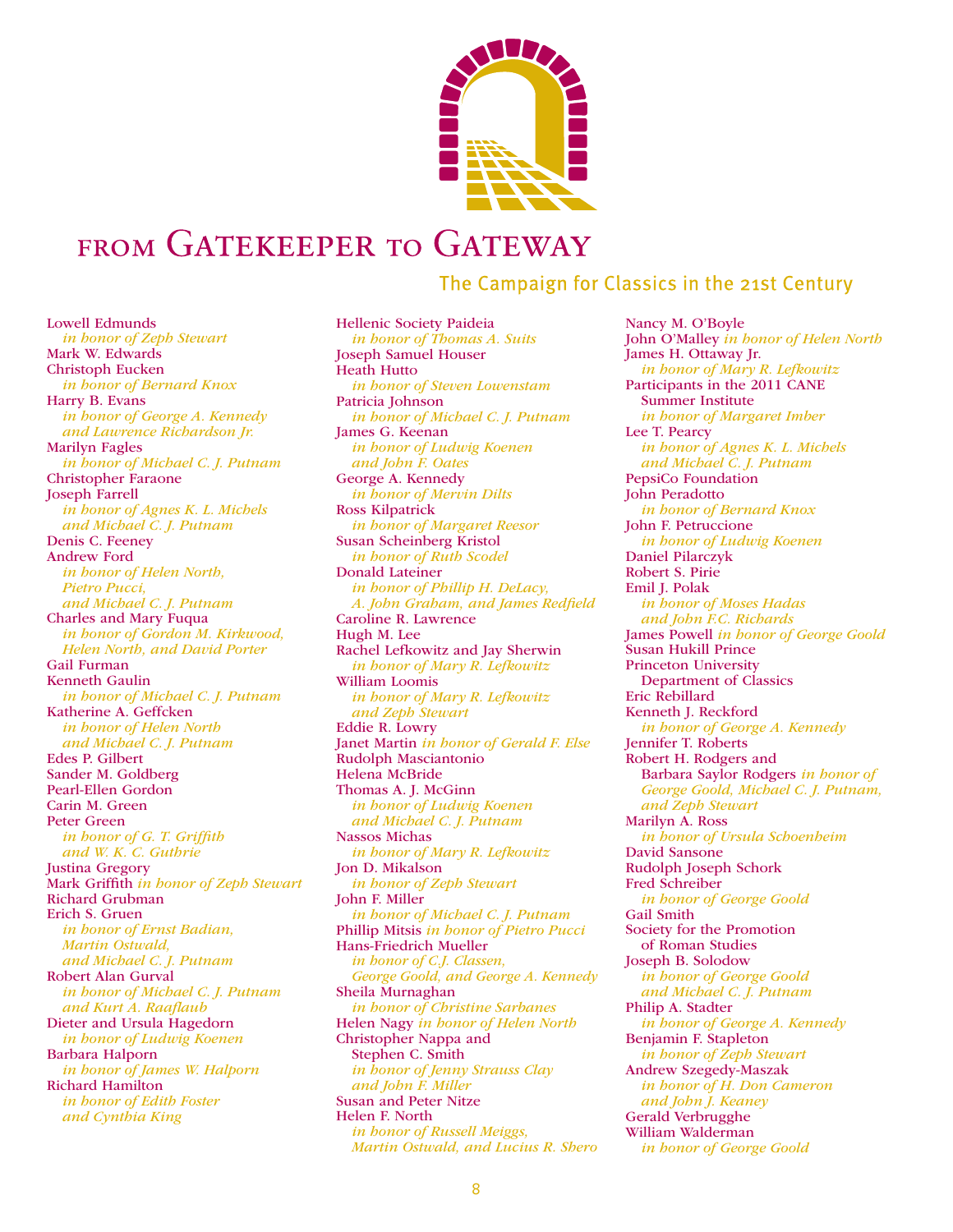

Cheryl L. Walker John Warman *in honor of Judith P. Hallett* Candace King Weir *in honor of Laura Slatkin* William C. West III *in honor of William S. Anderson and George A. Kennedy* Garry Wills *in honor of Bernard Knox and Michael C. J. Putnam* T.P. Wiseman *in honor of Russell Meiggs* Greg Woolf Froma I. Zeitlin **\$500 – \$999**  Charles F. Ahern *in honor of George Goold and Zeph Stewart* Peter Aicher *in honor of George A. Kennedy* Michael Arnush JoAnn and Harry Avery *in honor of Bernard Knox* Charles and Mary T. Babcock *in honor of Helen North* Robert G. Bagnall David George Bartlett *in honor of Zeph Stewart* Helen Black *in honor of Elizabeth Hazelton Haight* John M. Blakey *in honor of Jack Zarker and Robert Rowland* Susan E. Boland Ladislaus Bolchazy *in honor of Michael Courtney Jenkins Putnam* Barbara Weiden Boyd Scott Arlen Bradbury *in honor of Frederick T. Griffiths and Erich Gruen* Carol Bratley *in honor of Michael C. J. Putnam* William M. Brodsky Edwin Louis Brown *in honor of George A. Kennedy* Calvin S. Byre Lisa Carson *in honor of David O. Ross, Jr.* Ruth Rothaus Caston Victor Caston *in honor of Michael C. J. Putnam* Jane Chaplin *in honor of Alan L. Boegehold*

### The Campaign for Classics in the 21st Century

Matthew R. Christ *in honor of Nathan A. Greenberg* Kerry Christensen Classical Association of Minnesota Classical Association of New England *in honor of Zeph Stewart* Classical Association of the Pacific Northwest Peter Cohee Nina Coppolino Chris Reidy Corcoran Christopher Craig *in honor of George A. Kennedy* Bernard Frischer and Jane Crawford *in honor of Mr. Dowling and Miss Egbert Dowling* Joseph and Monessa Cummins *in honor of William T. and Elizabeth P. McKibben* Sally Davis Cornell University Department of **Classics** T. Keith Dix and Naomi J. Norman *in honor of Ludwig Koenen* George Drake *in honor of Erich Gruen* John M. Duffy *in honor of George L. Kustas and Zeph Stewart* Eta Sigma Phi Nancy Ruth Felson Giovanni Ferrari David Ferry *in honor of Zeph Stewart* Ann Bailen Fisher *in honor of Zeph Stewart* Andrew Foster Robert Louis Fowler *in honor of Leonard Woodbury* Frank J. Frost Kathy L. Gaca *in honor of Howard Jacobson, Leonard Woodbury, and Ladislav Zgusta* Karl Galinsky *in honor of Zeph Stewart* Alain M. Gowing Kathryn J. Gutzwiller Wolfgang Haase *in honor of Friedrich Solmsen* Jonathan Mark Hall *in honor of Erich Gruen* David Michael Heilbron *in honor of Erich Gruen* Madeleine Henry *in honor of Arthur Kremer*

Richard J. Hoffman *in honor of Erich Gruen* Marianne Hopman Samuel J. Huskey *in honor of David Larrick* Henry Immerwahr Richard C. M. Janko Alexa Jervis W.R. Johnson Matthew Josefowicz and Diane G. Josefowicz *in honor of Michael C. J. Putnam* Madeleine S. Kaufman John J. Klopacz Ludwig Koenen *in honor of Reinhold Merkelbach and Traianos Yagos* Ann Lill Kuttner Francis M. Lazarus J. Linderski *in honor of George A. Kennedy* Walther Ludwig *in honor of Bernard Knox* Deborah Lyons Philip Brook Manville Chris C. Marchetti *in honor of John McLoughlin* Chris Ann Matteo *in honor of Robert Fagles, Mary-Kay Gamel, and John Ziolkowski* Roland George Mayer *in honor of George Goold* Marsh McCall *in honor of George Goold* T. Davina McClain *in honor of Eleanor Winsor Leach* William E. McCulloh *in honor of Roland Boecklin* Ronald Mellor *in honor of Erik Sjoqvist* Tim Moore *in honor of George Goold* Kathryn Morgan Sarah Morris *in honor of Emily Townsend Vermoule* John and Mary Mulhern *in honor of W. W. Fortenbaugh and Robert Kaster* Gregory Nagy Stephen Albert Nimis *in honor of William D.E. Coulson* Martha Nussbaum *in honor of Zeph Stewart* Louise Pratt Pettit *in honor of Ludwig Koenen*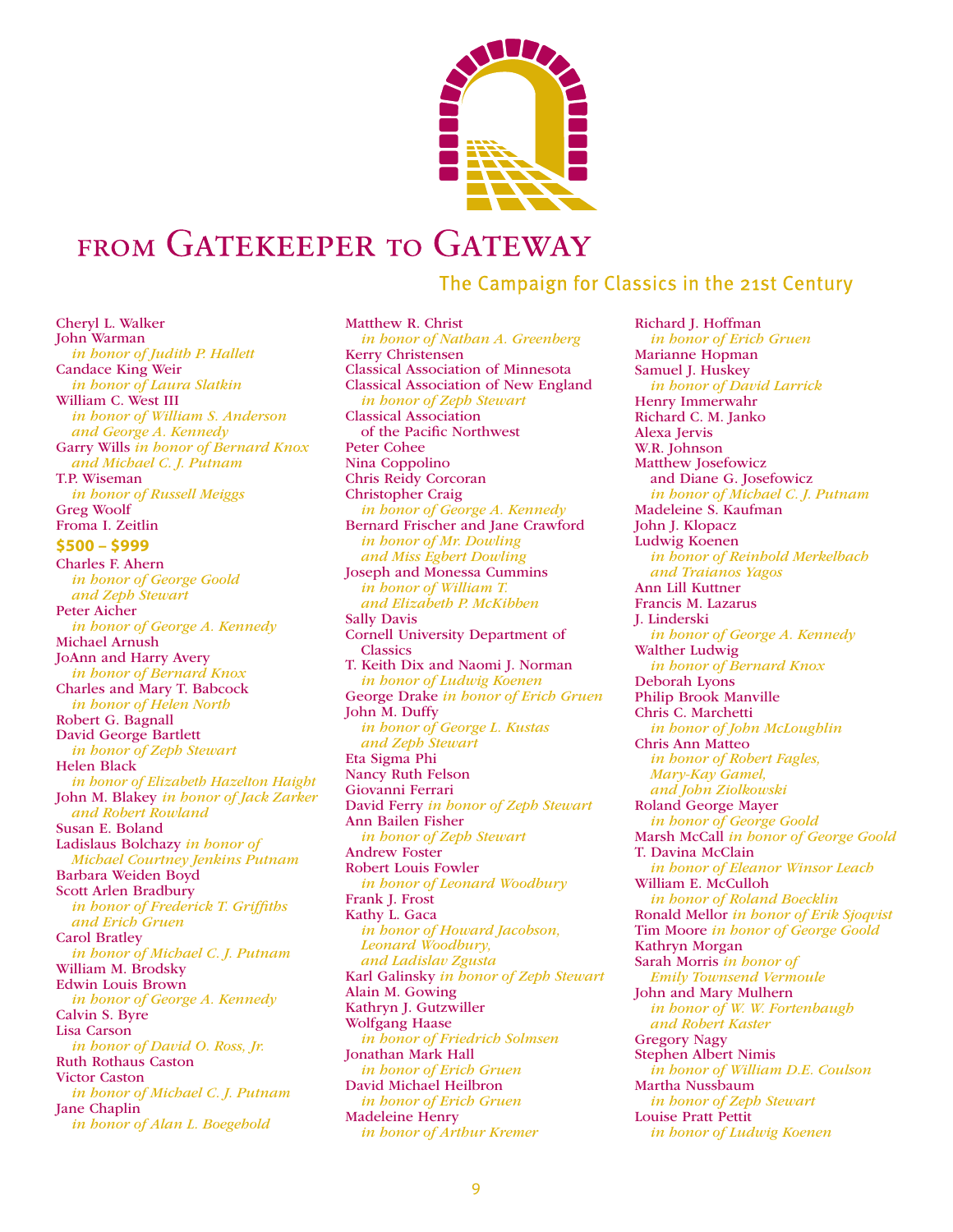

The Campaign for Classics in the 21st Century

# FROM GATEKEEPER TO GATEWAY

Jane E. Phillips Harm Pinkster Sarah B. Pomeroy William H. Race *in honor of Albert Henrichs and T. B. L. Webster* Michael David Reeve *in honor of George Goold* Lawrence Richardson, Jr. *in honor of Clarence W. Mendell* James Boykin Rives Victor J. Rocco Michele V. Ronnick *in honor of Norma Wynick Goldman and William Sanders Scarborough* Susan I. Rotroff *in honor of Kathleen Coleman* Catherine Rubincam Sarah Ruden *in honor of Zeph Stewart* Rutgers University Libraries Dylan Sailor *in honor of Erich Gruen and Ludwig Koenen* Gregory Schaefer Lynn Sherr *in honor of Mary R. Lefkowitz* Nancy J. Shumate *in honor of Zeph Stewart* David Sider *in honor of Charles Kahn and Paul Oskar Kristeller* Niall W. Slater *in honor of Vivian Holliday, Helen North, and Zeph Stewart* Laura Slatkin Ineke Sluiter Mae Smethurst *in honor of Bernard Knox* Jane M. Snyder *in honor of Mary R. Lefkowitz and Kenneth J. Reckford* Sarah Spence *in honor of Michael C. J. Putnam* John Howell Starks, Jr. Magdalene Stoevesandt *in honor of Ludwig Koenen* David W. Tandy *in honor of Harry C. Rutledge* Richard Thomas *in honor of George Goold and Zeph Stewart* Anna Lowell Tomlinson *in honor of Prof. Lamar Crosby* Robert Warren Ulery, Jr. *in honor of Michael C. J. Putnam*

Elizabeth Vandiver *in honor of Gareth Morgan* Ann C. Vasaly *in honor of Michael C. J. Putnam* Valerie M. Warrior *in honor of Ernst Badian* Lloyd L. Weinreb *in honor of George Goold and Zeph Stewart* Peter White Robert Thomas White *in honor of Frank Lihvar* Stephen White Nancy C. Wilkie Paul Woodruff *in honor of Bernard Knox* Cecil Wooten *in honor of George A. Kennedy* William Wyatt **\$250 – \$499**  Anonymous (2) Anonymous *in honor of Carol G. Thomas* Anonymous *in honor of Ron Stroud* Anonymous *in honor of Agnes Kirsopp Lake Michels* Benjamin Acosta-Hughes Reference Staff, Main Reading Room, Library of Congress Elizabeth Adkins Susan E. Alcock Michael C. Alexander Michael Allain Carl Arne Anderson *in honor of Ludwig Koenen* Richard and Jessica Attiyeh *in honor of Erich Gruen* Albert Baca Geoffrey W. Bakewell Egbert J. Bakker Yelena Baraz *in honor of Erich Gruen* Christopher Baron *in honor of Jeremy McInerney* Malcolm and Ruth Bell *in honor of Michael C. J. Putnam* Herbert W. and Janice M. Benario Paul B. Bergman Luci Berkowitz Bruce Karl Braswell and Margarethe Billerbeck Allison Blakely *in honor of Helen North* David Blank Mary T. Boatwright

Barry Bohrer Eugene Borza *in honor of Sam Lee Greenwood* Daniel and Chava Boyarin *in honor of Erich Gruen* Jan and Christine Bremmer *in honor of Zeph Stewart* Carlo Brillante *in honor of Zeph Stewart* R. Brockhaus Verlag Margaret Butler and Ralph Maurer David Califf *in honor of Frederick Booth* Edwin Carawan John S. Chatfield Helena Cichocka *in honor of Zeph Stewart* Howard W. Clarke *in honor of Joe Margon* John R. Clarke *in honor of Michael C. J. Putnam* Barbara L. Clayton Graham Claytor *in honor of Ludwig Koenen* Marie Cleary David D. Coffin Marianthe Colakis *in honor of Kevin Crotty* Catherine Connors Edith Fries Croft Kevin Crotty *in honor of George Goold* Richard and Nancy Davis Denise Demetriou Elizabeth Gebhard and Matthew Dickie *in honor of Mary R. Lefkowitz* Mark K. Dietrich *in honor of Michael C. J. Putnam* John Myles Dillon Susan B. Downey *in honor of Helen North* Megan Drinkwater *in honor of Gregson Davis* Minna Canton Duchovnay Suzanne Farrand *in honor of Mary R. Lefkowitz* Elizabeth King Filiotis *in honor of Mary R. Lefkowitz* William Henry Finch *in honor of Ludwig Koenen* Staffan Fogelmark *in honor of Bernard Knox* Sara Forsdyke William Fortenbaugh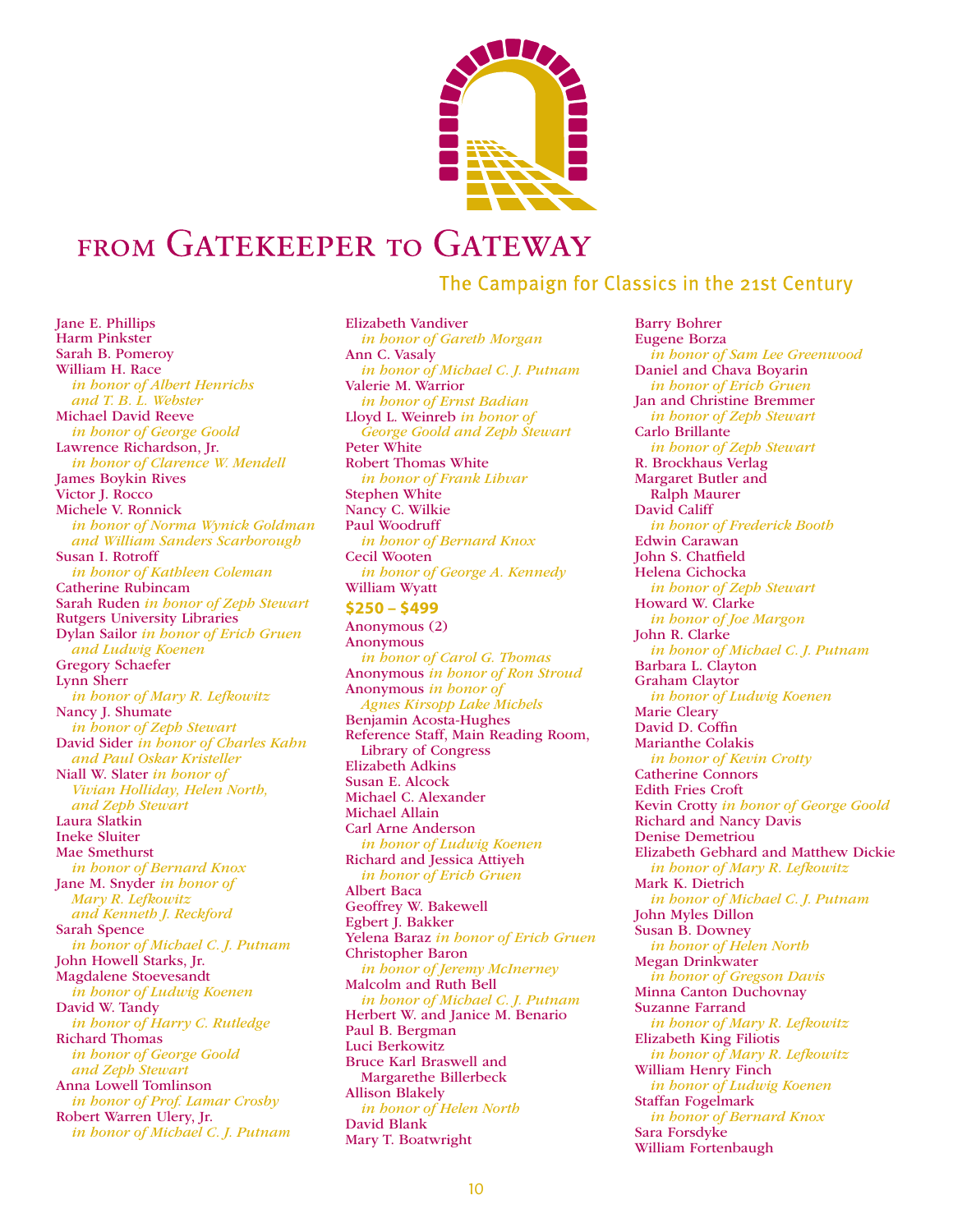

Jim and Susan House Fund

# FROM GATEKEEPER TO GATEWAY

### The Campaign for Classics in the 21st Century

Abrams-Bell Foundation Dorothea A. Frede *in honor of Bernard Knox* J. H. David Scourfield and Monica R. Gale Ralph Gallucci *in honor of Mortimer H. Chambers* Robert Garland *in honor of Zeph Stewart* John C. Gibert *in honor of Zeph Stewart* Daniel J. Gillis Marie Giuriceo Maud Worcester Gleason Leon Golden Joseph W. Gordon and Mark Bauer *in honor of Helen North* Robert and Vanessa Gorman Matthew V. Grieco *in honor of Michael C. J. Putnam* Miriam Griffin *in honor of Zeph Stewart* Nicolas P. Gross *in honor of George A. Kennedy* John H. Hansen, Jr. *in honor of John S. Catlin* Gustaf Charles Hansen *in honor of George Goold* Ann Ellis Hanson Grace Harvey Julia Hejduk Albert Henrichs *in honor of Zeph Stewart* Kevin Herbert *in honor of Werner Jaeger* W. Gerald Heverly William Higgins Stephen Hinds Lora Louise Holland *in honor of Jerzy Linderski* Daniel Holmes *in honor of Jenny Straus Clay* Diane Horan George Houston *in honor of George A. Kennedy* Rolf O. Hubbe Carl Huffman Stanley A. Iverson *in honor of O. W. Qualley* Sharon Lynn James Daniel and Leila Javitch *in honor of Michael C. J. Putnam* Fred Jenkins *in honor of Archie Christopherson*

*in honor of Mary R. Lefkowitz* Lora Lee Johnson *in honor of Michael C. J. Putnam* Jeffrey Kaimowitz *in honor of Donald W. Bradeen* Christine Kalke *in honor of Michael C. J. Putnam* Lisa Kallet Andromache Karanika *in honor of John J. Keaney* Joshua T. Katz *in honor of George Goold* Vincent Katz Laurie Keenan *in honor of Traianos Gagos* Dennis Kehoe *in honor of Ludwig Koenen* James Ker John Kirsch *in honor of Zeph Stewart* Peter E. Knox *in honor of Zeph Stewart* Carolyn Grace Koehler Ann Koloski-Ostrow P. David Kovacs Peter Martin Krentz Christopher M. Kuipers *in honor of Gareth Morgan* Lydia Lenaghan Noel Lenski *in honor of Owen Cramer* J.H. Lesher *in honor of Bernard Knox* Alan Levine *in honor of Dee L. Clayman* Joel B. Lidov Diane Britz Lotti *in honor of Michael C. J. Putnam* T. James Luce Anthony David Macro *in honor of James H. Oliver* Bruce Maffeo Susan Martin *in honor of Ludwig Koenen* David Grey Martinez *in honor of Ludwig Koenen* Miranda Marvin *in honor of Zeph Stewart* Elizabeth Forbis and Tadeusz Mazurek Stephanie McCarter *in honor of K. Sara Myers* Michael L. McCormick *in honor of Helen North* Matthew M. McGowan *in honor of George Goold* Mary P. McPherson *in honor of Helen North*

Aislinn Melchior Ann Norris Michelini *in honor of Gregory Nagy* Paul Allen Miller *in honor of Michael C. J. Putnam* Mark Morford John D. Morgan *in honor of George Goold* Sally Weissinger Morris Robert G. Morvillo Marlies K. Mueller *in honor of Zeph Stewart* David J. Murphy Rebecca Nagel Stephanie Nelson Mark D. Northrup *in honor of Michael C. J. Putnam* Jacob E. Nyenhuis Enid C.B. Okun Stratis Papaioannou *in honor of Michael C. J. Putnam* L. Allen Parker and Lenore Savage Parker *in honor of Zeph Stewart* Phoebe Peacock George E. Pesely David Eric Petrain Rolly J. Phillips Gloria Ferrari Pinney *in honor of Helen North* Kenneth and Bettina Plevan Michael B. Poliakoff *in honor of Ludwig Koenen* Karla F.L. Pollmann D. Mark Possanza *in honor of Edwin L. Brown* Louise Pratt *in honor of Ruth Scodel* Joseph M. Pucci *in honor of Michael C. J. Putnam* Bernard and Sue Pucker Henry Putzel III B. P. Reardon Joseph D. Reed *in honor of Michael C. J. Putnam* A. T. Reyes *in honor of George Goold* Thomas Wade Richardson *in honor of George Goold* Alice S. Riginos Deborah H. Roberts Joseph Roisman Matthew Benedict Roller Richard S. Milstein and Dr. Jordan S. Ruboy *in honor of Michael C. J. Putnam*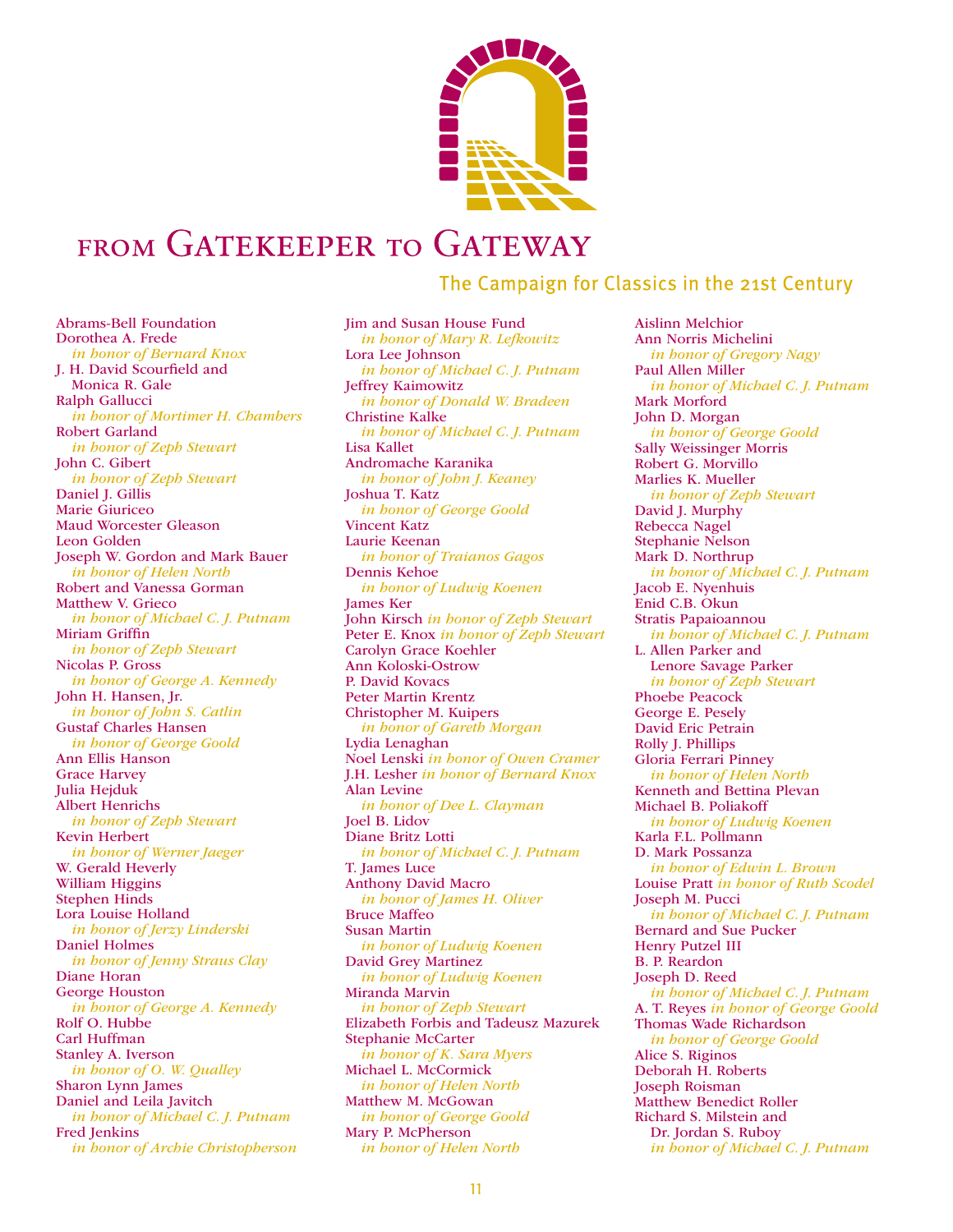

### The Campaign for Classics in the 21st Century

James Romm *in honor of Robert Fagles* C. Brian Rose *in honor of Michael C. J. Putnam* Patricia A. Rosenmeyer Steven H. Rutledge *in honor of Michael C. J. Putnam* Lionel J. Sanders *in honor of Arnaldo Momigliano* Susan E. Schraft Bart M. Schwartz Russell and Ann Scott Stephen Scully Gustav Adolf Seeck *in honor of Bernard Knox* Deborah Shaw G.M Sifakis *in honor of Bernard Knox* Lucinda Sikes *in honor of Erich Gruen* Gregory E. Sterling *in honor of Erich Gruen* Melinda Elaine Stewart *in honor of Mary R. Lefkowitz* Gisela Striker *in honor of Zeph Stewart* Thomas Suits *in honor of Douglass Parker* Ann C. Suter Jane Flynn Taniskidou *in honor of Mary R. Lefkowitz* Oliver Taplin Livia Tenzer *in honor of Grace Crawford* William Thalmann *in honor of C. John Herington* Dorothy Joan Thompson *in honor of Ludwig Koenen* Isabelle Torrance *in honor of Alan Sommerstein* Susan M. Treggiari *in honor of Gordon Williams* Tzedakah Fund (Bernard & Sue Pucker) *in honor of Erich Gruen* John Babcock Van Sickle Heather Vincent Brent Vine *in honor of George Goold* Christopher Wahlgren Kristine G. Wallace *in honor of Agnes K. L. Michels* Robert Wallace *in honor of Zeph Stewart* Ingomar Weiler *in honor of Bernard Knox*

Wellesley Classical Studies Department *in honor of Mary R. Lefkowitz* Stephen Michael Wheeler *in honor of Elaine Fantham* Josef Wiesehoefer *in honor of Erich Gruen* Elizabeth Lyding Will *in honor of Richmond Lattimore* A. J. Woodman *in honor of George Goold* John J. Yarmick James E. G. Zetzel

### **Up to \$249**

Anonymous (35) James Carswell Abbot Elkan Abramowitz Evelyn Adkins Jason K. Aftosmis Sara Ahbel-Rappe Emily Albu Annetta Alexandridis Andreas K. Alexandru Bill Allan Kate Allen Peter and Susan Allen Emily Allen-Hornblower Mark Alonge Jean Alvares Elsa Amanatidou Annemarie Ambuehl Rebecca Miller Ammerman Peter Amram Ronnie Ancona Rachel Anderson William S. Anderson Manuel Andino Clifford Ando Nathanael Andrade Rosa M. Andujar Carla M. Antonaccio Mary Margaret Jones and Doug Argue Paolo Asso John Norman Austin Nicholas Baechle Bridget Kennedy Balint Han N. Baltussen Anastasia Bandy Anastasius C. Bandy Cynthia Jordan Bannon Emily Baragwanath

Daniel T. Barber Charles Frederick Bartlett Karen Bassi Emily Elisabeth Batinski Stephen M. Bay Edgar F. Beall Lindsay Schmidt Beard Deborah Beck Andrew Gregory Beer Henry Vincent Bender Rebecca Benefiel Ruth Berry Dan Bertoni Anja Bettenworth Charles Rowan Beye Anton F. Bierl William and Jane Biers Graeme Bird Caroline Blair Bishop Samantha Blankenship Larry Bliquez Dianne E. Boetsch Karen Bohrer Frederick J. Booth Cassandra Borges Clara Bosak-Schroeder Phebe Lowell Bowditch James Bradley Thomas A. Brady, Jr. and Katherine G. Brady Johanna Leah Braff Christopher Delante Bravo Antoinette Brazouski Brian Breed Frederick Eugene Brenk Jeffery Michael Brickler Charles F. Brittain Roger W. Brock Jason Kent Brooks Robert D. Brown Lauren Brownlee Stephen Andrew Brunet Christer Bruun Claire Coiro Bubb William Bubelis Eve H. Buchanan-Cates Edmund Burke Patrick Burns Leslie Cahoon Douglas Laidlaw Cairns Cynthia Calder Allison Campbell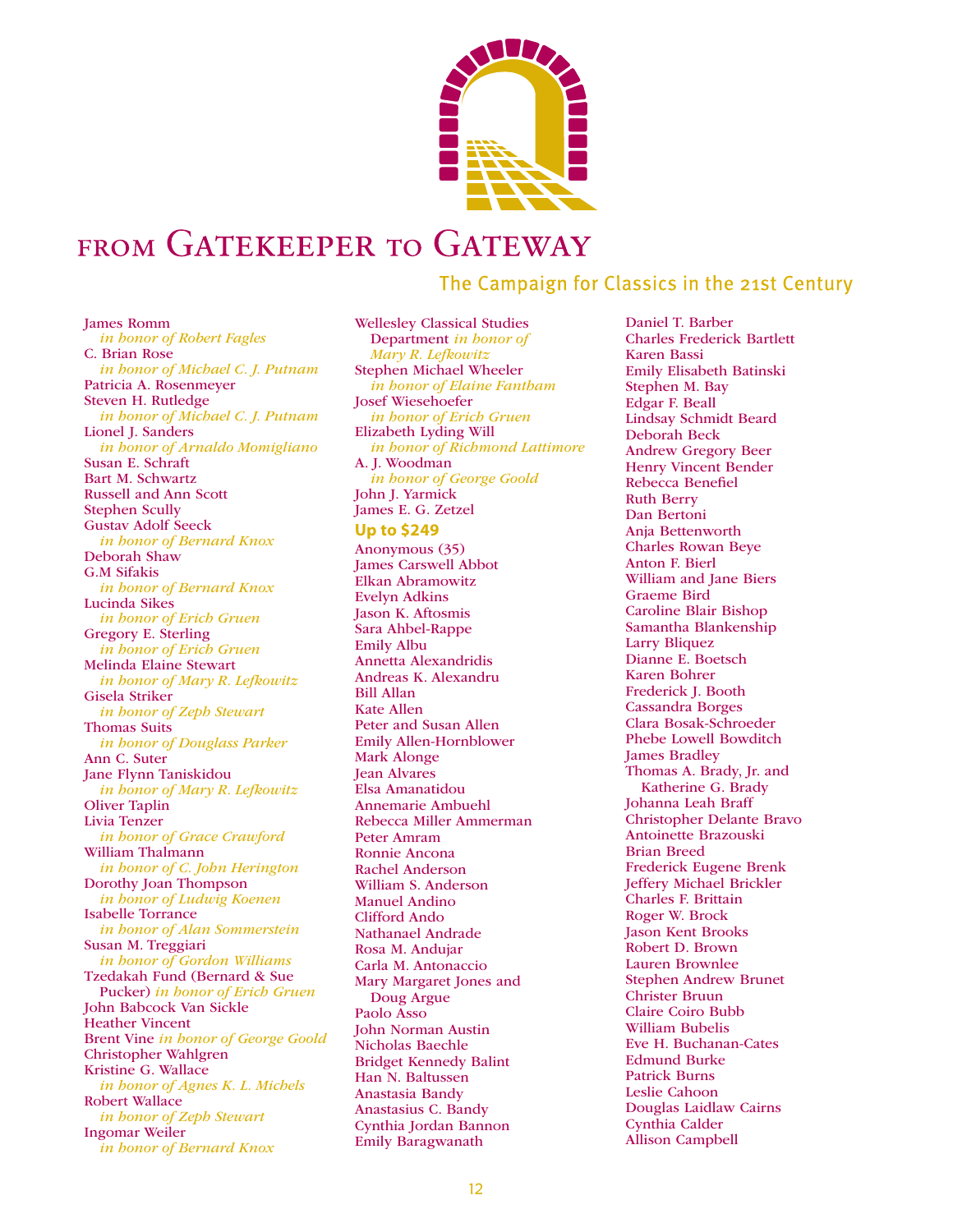

### The Campaign for Classics in the 21st Century

Robert W. Cape Julie Carew Samuel B. Carleton Arum Park and David Carlisle Jeffrey S. Carnes Elizabeth Carvalho Christopher Louis Caterine Edward Champlin Keyne Cheshire Charles C. Chiasson Barbara Chin Robert L. Cioffi Jerry Clack Richard Clairmont Alex Clapp Christina Anne Clark Jessica H. Clark Jennifer Clarke-Kosak Kevin Clinton Wendy Closterman Frank Clover Neil Andrew Coffee Paul Coghlan Getzel M. Cohen Joel E. Cohen Ellen Cole Judy Cole Kevin R. Cole Blanche M Conger Catherine Conybeare Guy L. Cooper James Michael Cooper Jimmy E. Cooper Samuel Durham Cooper Pamela Coravos Frank Thomas Coulson Edward Courtney Carrie Elizabeth Cowherd Stephanie Pamela Craven Jane Crawford Maria Fernanda Crespo Deborah Cromley Dan Curley Paolo Custodi Martine Cuypers Monica Silveira Cyrino Patricia Daily Stephen G. Daitz Emyr Dakin Caleb Dance Robert Daniel Joseph Day

Laura De Lozier Jeri B. DeBrohun Emma Dench Christina and James Dengate Peter and Sam Denitz Sarah Derbew Daniel Devereux John Dillery Nick Dobson Peter M. Dodington Fanny Dolansky Anna Dolganov Brian P. Donaher Therese Dougherty Stamatia G. Dova Curtis Dozier Thomas Drew-Bear Robert Drews Casey Dué William Duffy John Dugan Timothy V. Dugan Eric Dugdale Anne Duncan Dorota Dutsch Sylwester Dworacki Kristi Eastin John R. Eastman Jennifer Ebbeler Thomas Robert Elliott David F. Elmer Walter Englert Shimon Epstein Kendra Eshleman Michael Esposito Judith Evans-Grubbs Maureen B. Fant George L. Farmakis Matthew C. Farmer Andrew Feldherr Anne Feltovich Elizabeth Fentress Harriet Fertik Jennifer Finn Wanda Finney Christelle Fischer-Bovet Elizabeth Fisher Andrea Fishman Kristopher Fletcher Christian Flow Harriet Flower Michael Fontaine

Ryan Fowler Maria Stadter Fox Stephanie A. Frampton Christopher Francese Richard G. Freeman William and Patricia Freiert Catherine Ruggiero Freis Kirk Freudenburg Bernard Freydberg John Paul Schreck Frybort Janling L. Fu Laurel Fulkerson Kevin Funderburk Susan Furtado Alice Gaber Jan Felix Gaertner Jason M. Gajderowicz Samuel Jonathon Galson Randall Ganiban Mary Mason Gardiner Joseph Garnjobst Elaine Gazda Jon Christopher Geissmann Nicholas Geller E. N. Genovese Coulter George Anna Lombardo Geymonat Mary-Louise Glanville Gill Linda Gillison Elizabeth Gloyn Simon Goldhill Greer and Gerald Goldman Nanette Scott Goldman Azeem Gopalani Michael Patrick Goyette Christa Gray Elizabeth Green Tamara M. Green James David Greenberg Linda Greenhouse Emily Greenwood Claudia Gregoire Morgan E. Grey Joseph V. Groves John Gruber-Miller Derek Haddad Adele Haft David Hahm Michael R. Halleran James W. Halporn Hendrik J. Hamer Eric Handley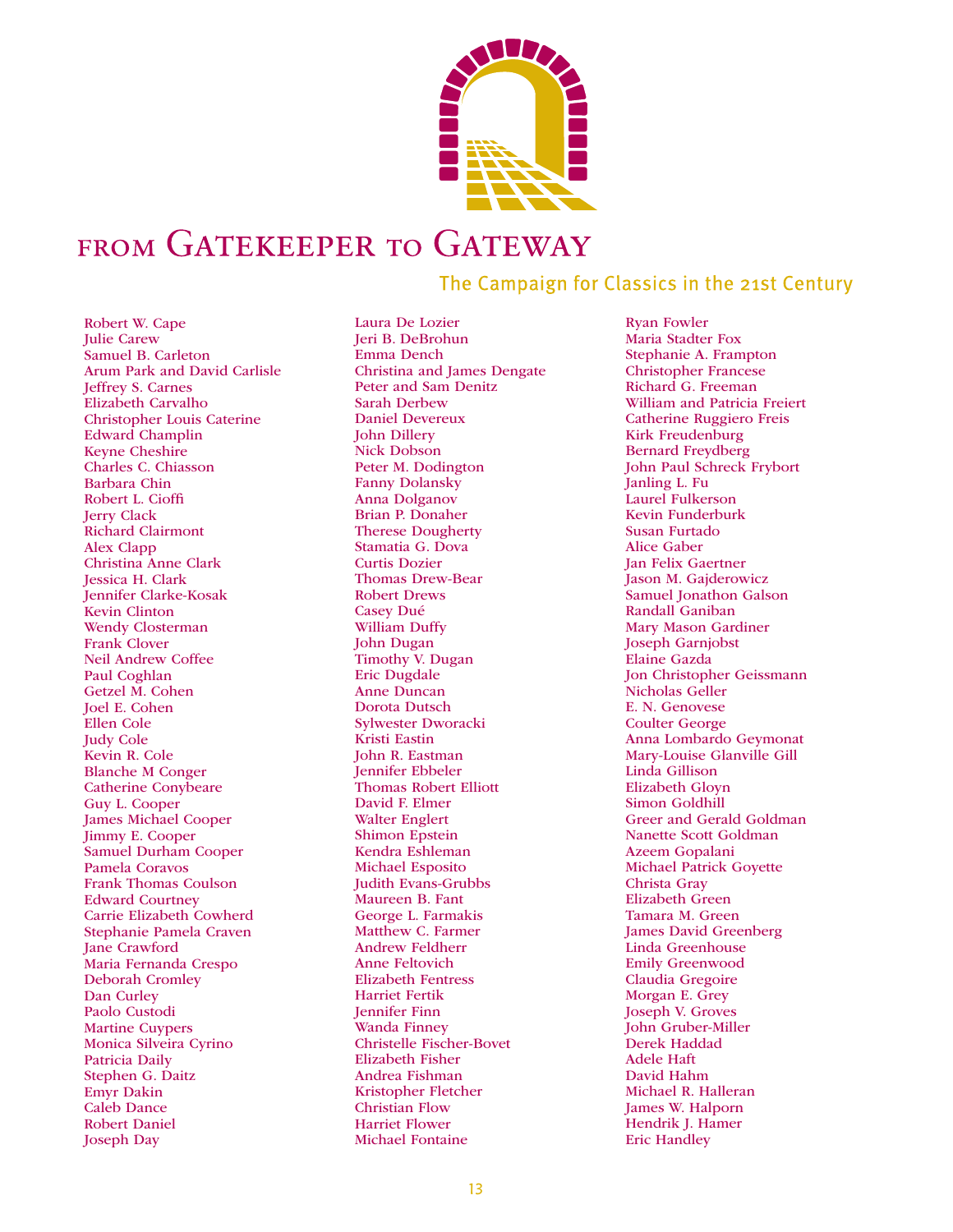

### The Campaign for Classics in the 21st Century

Johanna Hanink Reginald and Pauline Hannaford Hardy Hansen William and Mary Beth Hansen Mathias Hanses Philip Russell Hardie Clara Hardy Daniel Harmon Rebecca R. Harrison Jane Elaine Hartquist Alison Harvey Harry Haskell Kenneth Haynes Gregory Hays James Maguire Heath Chris Hedges Bruce Heiden Kristin M. Heineman Dirk Held Thomas Hendrickson John Henkel Sarah Herbert Judson Herrman John H. Hershey David Thomas Hewett John and Ann Higgins Regina Hoeschele Patrick P. Hogan Kristin Holland David Hollander Brooke Holmes Lorna Holmes Meredith C. Hoppin Jenny Anne Horst-Martz Liane Houghtalin Louise Price Hoy Thomas K. Hubbard Ann Hubert William Hutton G. L. Huxley Molly Ierulli Margaret Imber Sarah E. Insley Jessica Jones Irons Thomas M. Izbicki John Jacobs Howard Jacobson Rachel Jacoff Micaela Wakil Janan Mark Janse Benjamin B. Jasnow Farish A. Jenkins, Jr.

Kristin E. Jewell Benjamin Joffe David M. Johnson Andrew Clayton Johnston Patricia Johnston Richard Johnston Robert Benson Jones, Jr. David Jones Timothy Joseph Stacie Kadleck Donald Kagan Walter Kaiser Deborah Kamen Ippokratis Kantzios Phyllis B. Katz Ranon Katzoff David Kaufman Jack Kaufmann Catherine Keane Peter Keegan Marjorie Keeley Adam Kemezis Robert Cary Ketterer Stephen Kidd Sr. Maria M. Kiely Maggie Kilgour Jinyo Kim Lawrence Kim Carol King John T. Kirby Athena Kirk Nelon Bryant Kirkland Rachel Kitzinger William Klingshirn Robert Knapp Georg Knauer Elizabeth Gray Kogen Yvonne Korshak Isabel Koster John and Marisa Koten Emil A. Kramer Darcy Krasne Matthew Aaron Kraus Richard Kraut Christopher B. Krebs Katherine Kretler Nita Krevans Cameron Kroetsch John H. Kroll Leah Kronenberg Samuel Kurland Bernhard Kytzler

Danielle La Londe Justin Carl Lake Keely Lake Louis Lamm Van and Alice Lanckton Julie Laskaris William R. Lavelle Peter Lech John W.I. Lee Paula Lemmon John R. Lenz Daniel W. Leon Elias Nicolas Leonruiz Scott Lepisto Anker Lerrett Olga Levaniouk Pauline LeVen Daniel B. Levine Andrew H. Levy Brigitte Libby Sherwin Little Robert J. Littman Ivy Livingston Jacqueline Long Perry Lowe Katherine Lu Jared Ludlow Susan S. Lukesh Travis H. Lynch Michael Maas Georgia Ann Machemer Peter Machinist John D. MacIsaac and Liane Houghtalin Kelly A. MacFarlane and Christopher S. Mackay Hilary Mackie Calvert Magruder Kyle Mahoney Wilfred Major John F. Makowski MaryBeth Manca Elizabeth A. Manwell Jeremy March Ilaria Marchesi Melody Mark Ronald C. Markoff Daniel Markovic Richard Martin Thomas R. Martin Annalisa Marzano Mark Masterson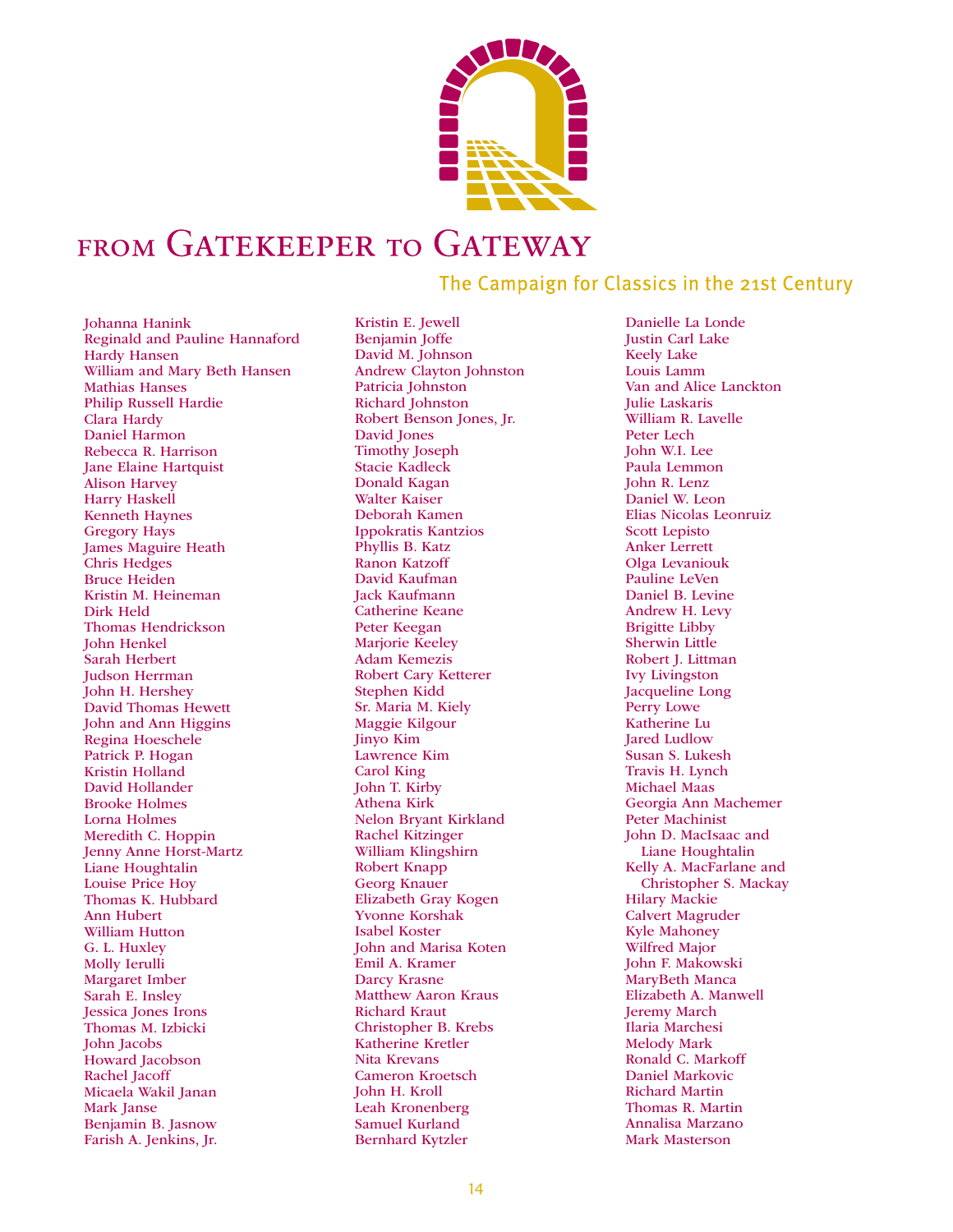

### The Campaign for Classics in the 21st Century

Robert Matera Betsey Mathews John F. Matthews Maria Mavroudi Elizabeth Mazurek Tadeusz Mazurek Joseph McAlhany Paul M. McBreen Jessica McCutcheon Scott McGill Christine McKay Jonathan McLaughlin James McNamara Kathleen McNamee Michael McOsker William Mierse Ellen Millender Andrew M. Miller Rebecca Miller Sophie Mills Kathryn Milne David C. Mirhady Stephen Mitchell Robin Norman Mitchell-Boyask Mallory Anita Monaco Paolino Monella Franco Montanari Erin Moodie Daniel Moore Helen Morales Paul Moran Margaret E. Morden Kathryn R. Morgan Anatole Mori Helen E. Moritz Donald Morrison Barbara Morrow Robert Morstein-Marx Glenn Warren Most Fernanda Messeder Moura Alexander Mourelatos Janet Mowat Frances Muecke Melissa Mueller Bret Mulligan Charles E. Muntz Irene Murphy Jackie Murray Lawrence Myer Karen Sara Myers Tobias Myers Jacob Nabel

Abhijit Nagaraj Debra Nails National Latin Exam Mary Ann Natunewicz Kathryn Navascues Jason Scott Nethercut Carole Newlands Nigel Nicholson Alice Nielsen-Zumbulyadis Andrea Nightingale Konstantinos P. Nikoloutsos Julie Nishimura-Jensen Ted [C.E.V.] Edwin Nixon Daniel J. Nodes Sarah Anne Nolan Pauline Nugent Dennis O'Brien Peter O'Brien Peter O'Connell Esen Ogus James J. O'Hara Louis Alexander Okin Ellen Oliensis Mechtilde O'Mara Kerill O'Neill Robin Orttung Martin Ostwald Timothy O'Sullivan William Martin Owens Fabio Pagani Matthew D. Panciera Thalia Pandiri Vassiliki Panoussi Maryline G. Parca Donna Pardee Holt Parker Barbara Pavlock Martha J. Payne Charles Pazdernik Michael Peachin Cameron Glaser Pearson Christopher Pelling Aaron Pelttari Robert Penella Joyce K. Penniston Benjamin C. Perriello Ellen Perry Alex James Petkas Dia Philippides F. Carter Philips Darryl Phillips Edward Phillips

Jody and David Pinault Jacqueline Jeannine Pincus Amy Pistone Carl E. Ploss Wolfgang Polleichtner David M. Pollio Sheldon Pollock Andrew E. Porter Paula Nassen Poulos Robert L. Pounder Enrico Emanuele Prodi P. Pucci Alex Purves Paul Anthony Rahe Nathaniel Louis Ralston Teresa Ramsby John T. Ramsey Octavia Randolph Claudia Rapp Stacie Raucci Diane J. Rayor Steve Reece Jeremiah Reedy Harold S. Reeves Kimberly Sue Regler Cornelia Reid Robert Renehan Timothy Renner John W. Rettig Richard Huffman and Valrae Reynolds P. J. Rhodes Lindsley Elisa Hand Rice Gailann Rickert David J. Riesbeck Kent J. Rigsby Abram Ring Charlene Riordan Pauline Laura Ripat Susanne F. Roberts Betsey Robinson Brett Rogers Dylan Rogers Marian H. Rogers Anne Rogerson Jocelyn Rohrbach Hanna M. Roisman Gilbert Rose Peter W. Rose Thomas G. Rosenmeyer Nathan Rosenstein Catharine P. Roth